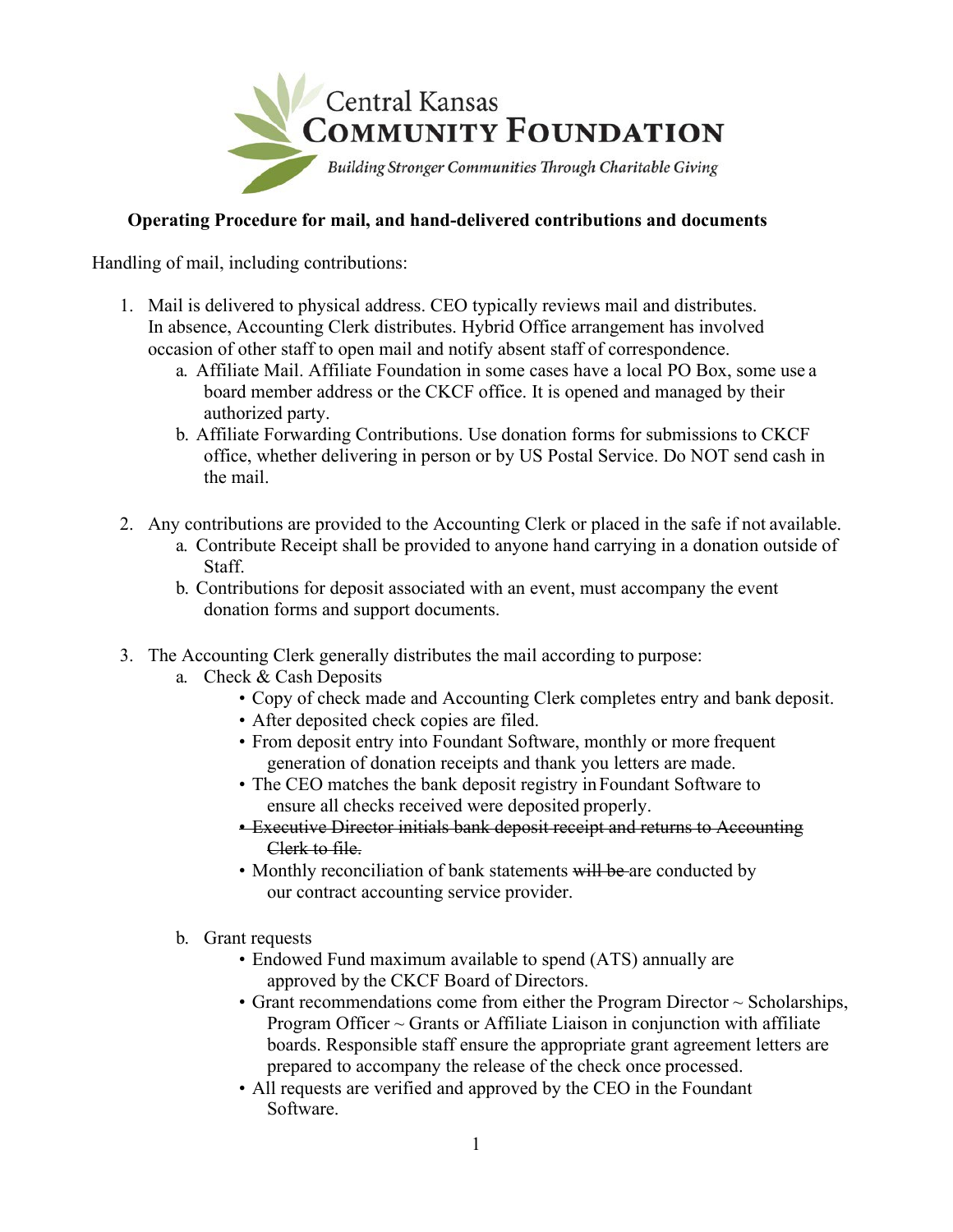- Verified grant requests are given to the Accounting Clerk to prepare the checks for the CEO to approve, print and sign.
- The CEO reviews and signs any corresponding lettersas necessary and mails or returns to an appointed staff to mail.

Walk-in documents and hand-delivered mail or deposits follow the same procedure as above. Documents are received by whichever staff person greets the guest or collects the hand delivered mail or deposit and then the Accounting Clerk reviews and distributes as outlined. Due to hybrid staffing model staff scan and note date of correspondence that is sent to appropriate staff members if they are out of the office.

# **CREDIT CARD POLICY GUIDELINES**

Cards are made available to the CEO and Affiliate Directors. On occasion an affiliate board member may be granted a credit card.

## **CEO Responsibilities**

- Review credit card expenditures sign off on payment approval in Foundant Software.
- Review back up to ensure all receipts are accompanying the payable.

## **Accounting Clerk Responsibilities**

- Audit all original credit card receipts, invoices, electronic tickets, and logs submitted by cardholders on a regular basis to ensure the purchases are in compliance with policy and used for Foundation purposes. Verify that all products purchased with a credit card have been received.
- Match receipts with monthly credit card bill, maintain file of paid bills with receipts.
- Make sure that purchases can be tied to a specific cardholder and to specific division code and chart of account.

# **Card Holder Responsibilities**

- No one may use the credit card except authorized individuals. All purchases must be related to Foundation business (no personal purchases).
- Submit credit card receipts and invoices to the accounting department as soon as possible.
- Report all lost or stolen credit cards immediately to the CEO.
- Never accept cash for credit card returns. Request that merchant credit the credit card account.
- For affiliate directors all scanned/copied receipts will be signed are to be reviewed by a member of the affiliate board and sent to the Foundation office.

# **PAYROLL**

The CEO will process payroll through our payroll service with our accounting service provider. In the absence of the CEO their office can run payroll, or they can authorize status to Board Chair or other designee in extended absence of the CEO to manage payroll activities.

The CEO will enter benefit allocations for sick, vacation and other organizational benefits as relate to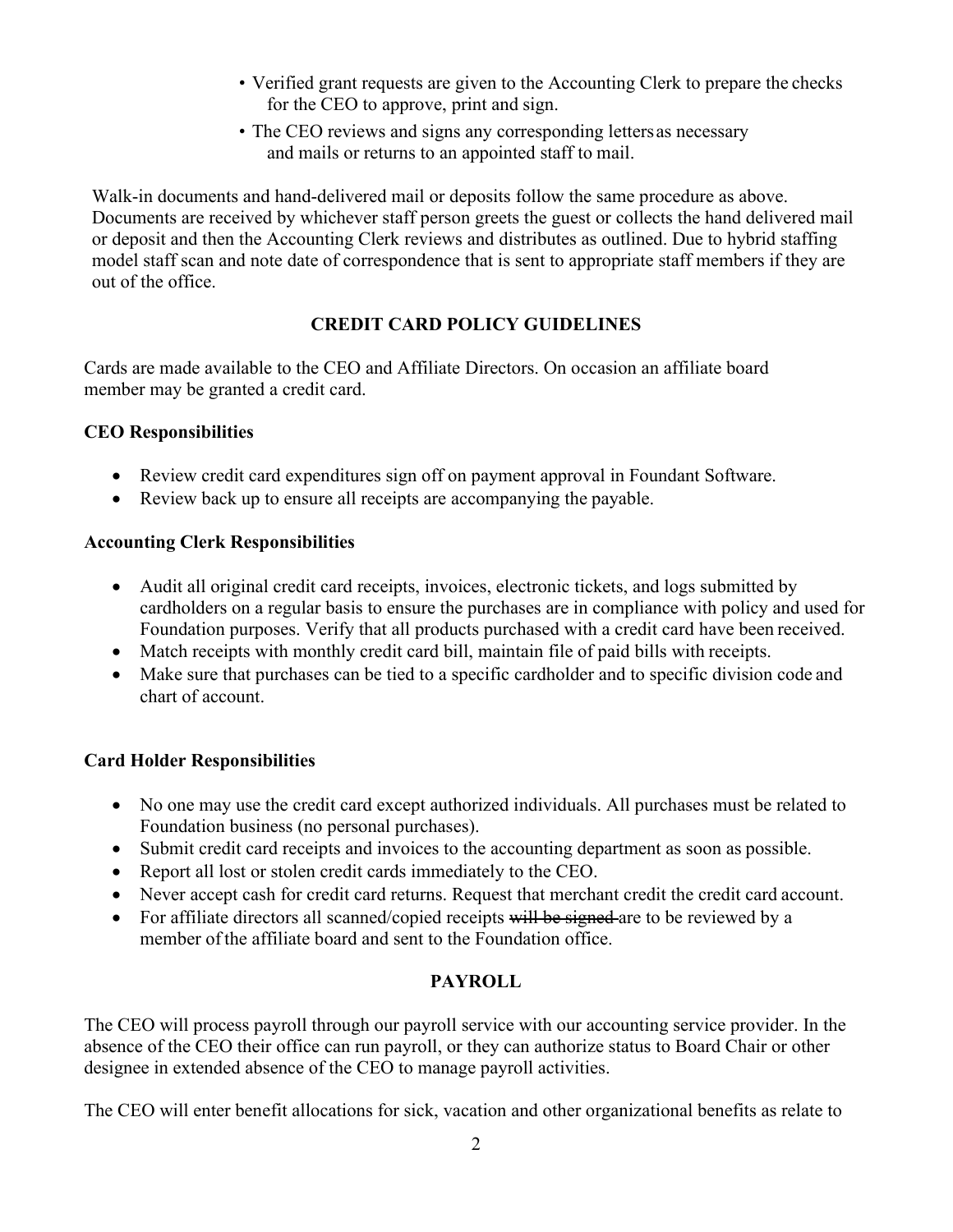the position and employee status.

Volunteer Payroll Deduction: CKCF offers a matching Simple IRA benefit to those earning \$5,000 or more annually. Their allocations are entered through the payroll system and shall follow all state and federal laws related to maximum deduction.

The accounting service provider will review payroll transactions during reconciliation to ensure proper payout and to ensure all taxes and benefits are being properly executed.

### **CHECK SIGNING GUIDELINES**

The CEO, single signature, is the main authorized check signer for routine grants, scholarships and payables and will be single signer for most transactions.

#### **Checks requiring 2 signatures:**

- Any check, in any amount, made out to the CEO (one can be the CEO)
- Grants or Payables over \$20,000.

#### **For checks requiring 2 signatures, at least one signature must be that of a Board member in one of the roles listed below:**

Those on the signature card include:

- CEO
- Director of Finance
- Board Chair
- Board Secretary (if not Finance Committee chair)
- Finance Committee chair (if not Board secretary)
- Board Chair elect or immediate past chair

**Board members should initial review the invoice or other appropriate documentation attached to checks.**

### **ASSET CAPITALIZATION POLICY**

#### **Capital Asset Definition**

For purposes of the Central Kansas Community Foundation's financial recordkeeping, a capital asset is defined in this policy as a unit of property (such as buildings, furniture, fixtures, office equipment, leasehold improvements, etc.) that meets two criteria:

- **(1)** has an economic useful life of more than 12 months **and**
- (2) was acquired or produced for a cost in excess of \$2,500.

#### **Capital Acquisition Budget**

The Foundation's operating budget is updated each year and should include proposed capital purchases